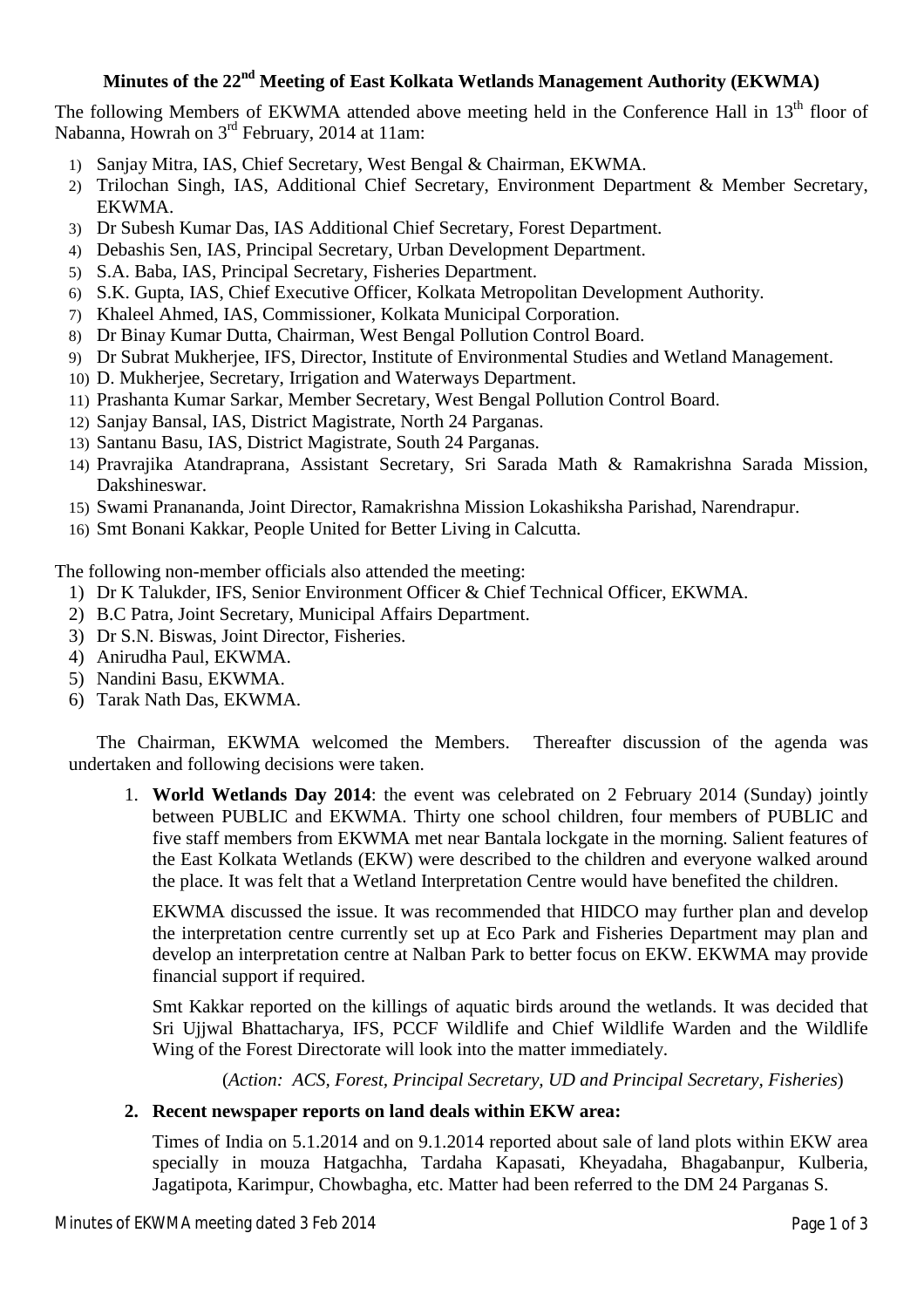The DM stated that a number of FIRs had been lodged for violation of the rules; that registration and mutation were going on and that local panchayat bodies were giving approval for the building plans. It was also reported that some realty developers had set up offices and were selling off parcels of land within EKW.

It was decided that ACS Environment will take up the issue with Land Reforms Commissioner and both DM 24 Parganas South and North for issuing necessary administrative orders to the concerned panchayat bodies. It was further decided that the matter would be referred to the DG of Police for setting up a task force with the SPs and concerned police stations for filing of charge sheet against the FIRs and expediting investigation.

(*Action: ACS Environment, Land Reforms Commissioner, DM 24 Parganas South / North*)

#### 3. **Removal of illegal plastic, rubber and leather factories coming up on the wetlands adjoining Basanti Highway in district 24 Parganas South:**

EKWMA was informed that a meeting was chaired by the Chief Secretary on 17.5.13 between EKWMA, Home Department and the then District Magistrate 24 Parganas South to discuss the issues relating to violations of the Acts / Rules governing the EKW. It had been decided during the meeting that "the illegal plastic and rubber factories coming up on the wetlands adjoining Basanti Highway should be removed".

Matter was subsequently referred to Kolkata Municipal Corporation (KMC) by the Member Secretary West Bengal Pollution Control Board (WBPCB) along with a site visit report. Municipal Commissioner stated that the matter would be taken up along with police support after 9<sup>th</sup> February after the Book Fair.

(*Action: Commissioner, KMC and MS, WBPCB*)

## 4. **Municipal Solid Waste (MSW) Management in Beonta:**

Urban Development Department informed that the proposal for Beonta has been dropped for the present.

## **5. Disposal of application for NOC to EKWMA:**

During 2013 three members of same family (Partha Pratim Guha, wife Chhanda Guha and son Suhrid Guha) applied through post for NOC for housing in mouza Goalpota after FIRs had been lodged with P.S Sonarpur for illegal construction. CTO gave the mandated hearings and issued a reasoned order vide No.CTO/EN/039/373/2013-14 dated 29.1.2014. EKWMA endorsed said order.

### 6. **Violation cases / court cases pertaining to EKWMA: Unnayan Developers Pvt. Ltd vs State of West Bengal & Ors:**

Environment Department and EKWMA have submitted Memorandum of Appeal, Condonation of Delay and stay Application in the Hon'ble High Court at Calcutta in A.P.O.T. No. 281 of 2013 and G.A. No. 1742 of 2013. The matter is now pending.

In this context the EKWMA was informed that few years back some cases of ecotourism projects were received and granted permission for fencing though the projects themselves had not been approved. However during the 18<sup>th</sup> Meeting of the EKWMA on 24.2.2012 it was resolved to cancel the permission for fencing granted. The then CTO, EKWMA vide Order No.CTO/EN/2265/12 dated 26.3.2012 had accordingly cancelled the permission for fencing. In protest Unnayan Developers (P) Ltd. had gone to court and the hon'ble High Court of Calcutta vide order dated 21.9.2012 in W.P.486 of 2012 had ruled that Members of EKWMA neither participated in said meeting nor they took the decision, even though the requisite quorum had in fact been present.

Members of EKWMA unanimously decided to adopt the same resolution of canceling NOC for fencing relating to ecotourism projects given earlier to Bengal Sunny Rock Estates Housing

Minutes of EKWMA meeting dated 3 Feb 2014 **Page 2 of 3** Page 2 of 3